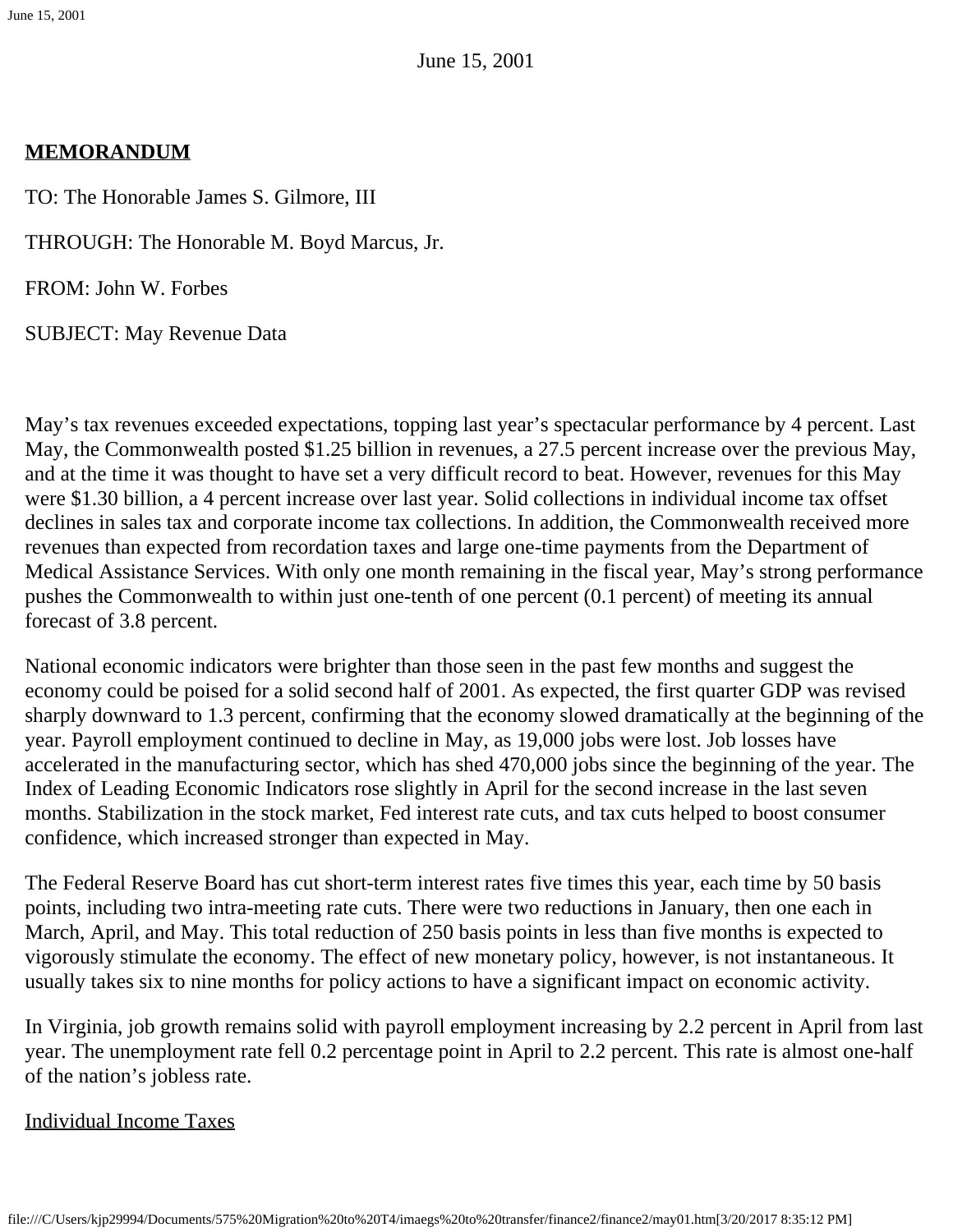Net individual income tax collections in May increased by 2.6 percent as the individual refund season peaked. On a year-to-date basis, receipts have grown 6.3 percent, equaling the annual forecast.

*Withholding:* Withholding collections were solid in May, increasing by 6.6 percent as stock options exercised by employees of a few large Virginia companies boosted growth by three percentage points. Year-to-date growth of 7.3 percent is 0.8 percentage points behind the annual estimate of 8.1 percent.

*Nonwithholding:* Nonwithholding receipts increased as expected in May, growing by 9.7 percent. Year-todate collections in this source are up 9.1 percent, right on target with the annual estimate. Tax due payments for tax year 2000 liabilities paid in April and May have increased 13.0 percent over last year's receipts.

*Refunds:* The individual income tax refund processing season peaked in May with the Department of Taxation (TAX) issuing \$134.2 million of refunds. This is 77.1 percent more than in last May. Year-todate refunds have exceeded last year's by \$137.3 million, 20.5 percent, and are tracking closely to the forecast.

# Sales and Use Tax

Sales tax collections fell by 1.3 percent in May from last year. On a year-to-date basis, sales tax growth of 3.4 percent is one percentage point behind the annual forecast of 4.4 percent growth.

Since the beginning of 2001, sales tax receipts have increased 0.6 percent over the same period last year. A slowing economy, the decreased wealth effect, and higher energy prices have hampered consumer spending.

# Corporate Income Tax

May collections normally consist of the first quarterly and final payments from retailers. Continuing with the year-long trend, May collections fell 81.7 percent. Highlighting the softening economy and the NASDAQ's performance last year, corporate refunds are at an all time high of \$144.4 million -- a 24 percent increase over last year. However, \$11.4 million of the refunds are related to Coalfield Employment Enhancement refunds.

Furthermore, corporate income tax payments have fallen 25 percent through the first eleven months of fiscal year 2001. The year-to-date decline of 39.5 percent lags the annual estimate of a 15.8 percent decline.

# Public Service Corporations

May's receipts represent monthly consumption tax collections and the early receipt of a portion of the rolling stock tax. The year-to-date growth of 8.3 percent is well ahead of the annual forecast of a 16.1 percent decline. Year-to-date growth is expected to fall closer to the annual estimate in June as the Commonwealth will only receive consumption tax revenues of about \$7.1 million versus the second estimated payment on gross receipts of about \$25 million normally paid prior to deregulation (effective January 1, 2001).

# Insurance Company Premiums